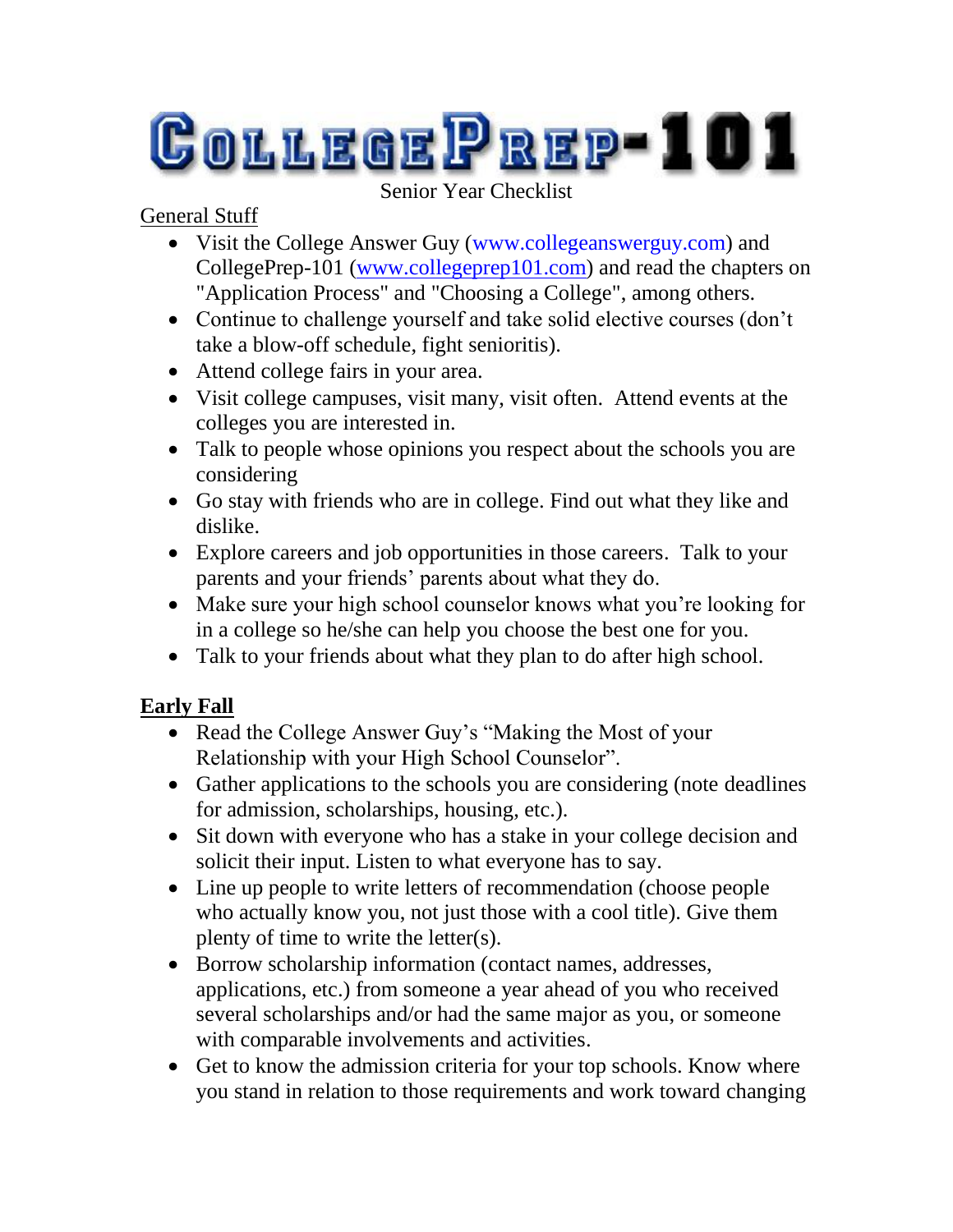what you can (if you fall short). If you do fall short of the requirements, early application could be your ticket "in".

- Take the ACT/SAT in September/October (repeat as necessary or desired).
- Apply for admission (if seeking early admission).

#### **Mid-Fall**

- Talk to your high school counselor about local scholarships and get the applications.
- Keep checking back periodically throughout the year for information on the latest scholarships, but don't drive them nuts!
- Apply for admission (unless you already have).
- Apply for scholarships before Christmas break if application deadline isn't earlier. (verify the arrival of your application, transcripts, etc.).

#### **Spring**

- Attend a financial aid workshop with your parents.
- Apply for financial aid (as soon after Jan. 1 as possible)
- Take CLEP/AP Tests (if applicable)
- Go back for a second or third visit to campuses you really like.
- It's time to make a decision!

## **As Soon as You Choose a School**

- Apply for housing
- Get familiar with your college and what you will need when you get there. Learn about:
	- o Housing options (on-campus, off-campus, Greek, etc.)
	- o Course selection/scheduling
	- o Faculty/Programs in your major
	- o Do you need a car?
	- o Where will you park?
	- o Do you need a bike?
	- o Should you have your own computer? Desktop or laptop?

#### **Summer before college**

- Enroll as early as you possibly can.
- Attend a summer orientation program. Also be sure to enroll in a freshman orientation class, even if it isn't required.